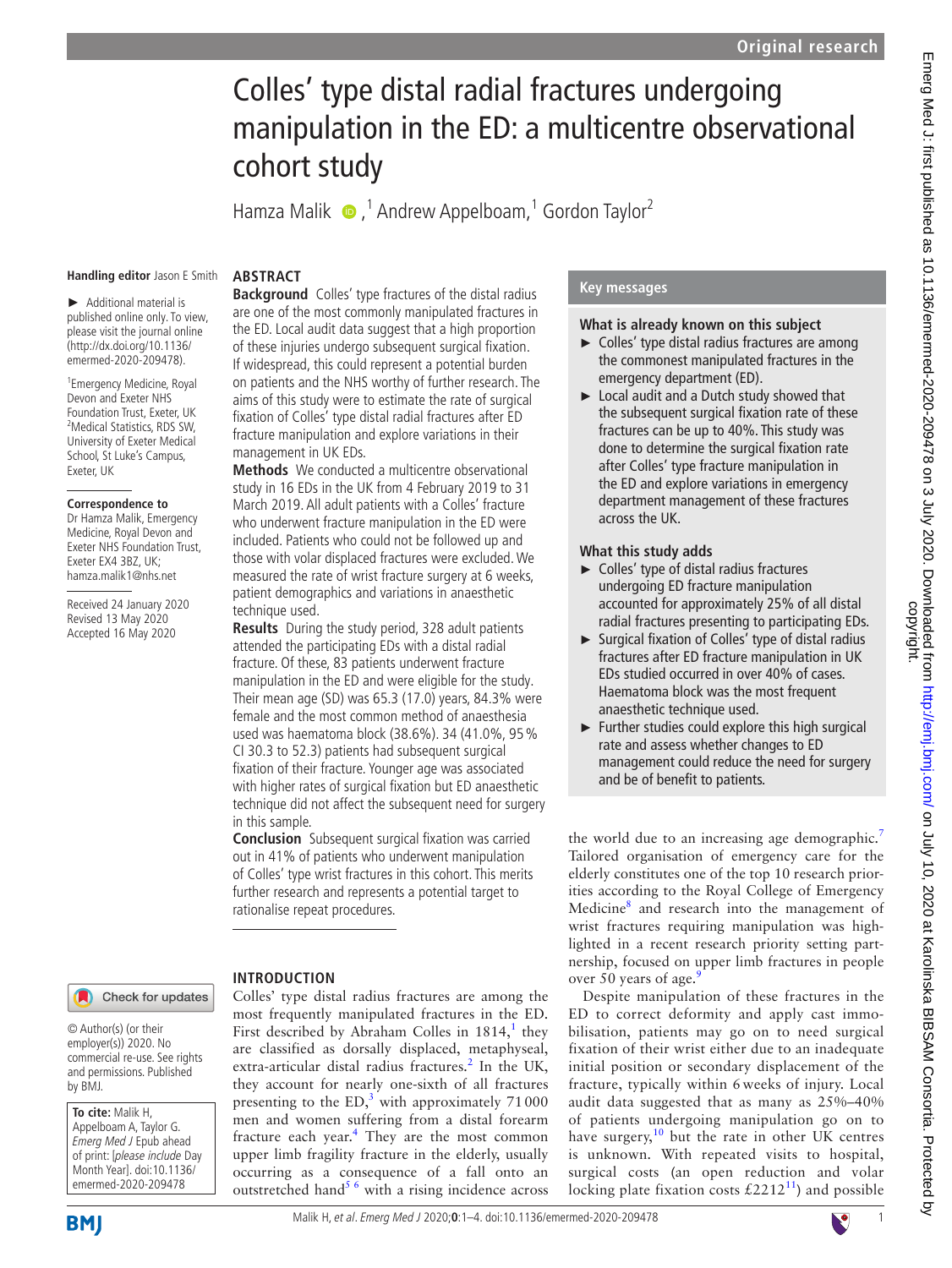# **Original research**

surgical complications, this represents a substantial burden to patients and health services. However, at least in the elderly, surgical fixation of distal radius fractures does not necessarily provide better clinical outcomes, has a greater risk of complications when compared with non-surgical management $12$  and there is consensus for non-operative treatment for adequately reduced fractures.<sup>[13](#page-3-11)</sup>

In the ED, the type of anaesthesia, quality of initial fracture reduction and adequacy of cast immobilisation could all influence the subsequent rate of surgery. Although Bier's block anaesthesia has been shown to be superior to haematoma block and is recommended by the National Institute for Health and Care Excellence  $(NICE)$ ,<sup>[14](#page-3-12)</sup> it was used less frequently than haematoma block and procedural sedation in a recent UK survey.[15](#page-3-13) Wrist fracture manipulations in the ED are typically done 'blind' in UK without real-time imaging. Assistance through mini c-arm or point-of-care ultrasound to guide the reduction of these fractures in  $ED^{16}$  17 has been suggested but neither are in widespread use and research into their utility has been advocated by NICE.<sup>[14](#page-3-12)</sup>

Designing studies to address these areas of research requires an up-to-date knowledge of the incidence of Colles' type of distal radial fractures, the proportion currently undergoing ED manipulation under anaesthesia (MUA) and the subsequent rate of surgical fixation together with an understanding of current practice. This study therefore aims to estimate the proportion of Colles' type distal radius fractures undergoing ED MUA in the UK, estimate the rate of post-ED MUA surgical fixation, describe the variation of anaesthesia currently used for these manipulations in UK EDs and provide feasibility data for future studies such as availability and use of real-time imaging to guide ED fracture reduction.

# **Methods**

## **Study design**

We conducted a prospective observational cohort study according to Strengthening the Reporting of Observational Studies in Epidemiology guidelines.[18 19](#page-3-15) Patients were recruited from 4 February 2019 to 17 February 2019 and followed up for 6 weeks.

## **Subjects and setting**

Using previous local ED audit data suggesting an incidence of 2.5 eligible MUA patients per week per centre and a surgical rate of 25%, it was estimated that a 2-week case identification period in around 20 participating sites would provide a convenience sample of around 100 patients with a reasonable point estimate of surgical rate, while allowing completion of the study and follow-up within a practical time period and the available study resources.

All adult patients presenting to participating EDs with a distal radial fracture were identified over a 2-week period (4 to 17 February) through radiology and ED attendance databases. From these cases, all patients with Colles' type of distal radius fractures undergoing manipulation in ED were identified through a structured ED notes review and screened for eligibility according to the criteria for inclusion and follow-up.

## **Inclusion criteria**

All adult patients aged 18 years and over, with a confirmed Colles' type distal radial fracture undergoing wrist fracture manipulation in the ED, were included.

# **Exclusion criteria**

Patients aged <18 years, those with a volar displaced (eg, Smith's) fracture or those where follow-up data were not available, were excluded.

Basic demographic data, the method of anaesthesia used for each MUA and any record of the presence of an open fracture or neurovascular compromise were recorded. Participants were then followed up for 6 weeks from the initial manipulation in ED to identify the occurrence of any surgical fracture fixation during that time by screening fracture clinic, theatre registry and hospital discharge notes.

EDs across the UK were approached to participate where medical students, undertaking an intercalated BSc degree in Urgent and Emergency Care from the University of Plymouth, were on a clinical placement. Study data were primarily collected through this intercalated BSc student network.

The students and their supervisors were sent detailed instructions for data collection, the study protocol and a standardised password-protected, data collection spreadsheet (Excel 2010). Sites were instructed to register the study with their respective research and development or audit departments prior to the commencement of data collection. Support and advice was available from the study team for the duration of the study with follow-up of any missing data by the chief investigator via email, to ensure data completeness and accuracy.

# **Data collection and analysis**

Completed data collection spreadsheets were emailed to the study team by NHS email. No patient identifiable information was sent. The data were analysed using IBM SPSS Statistics V.20. Descriptive statistics were used to report all variables, with 95% CI. Chi-square test was used to determine significance between proportions. A p value <0.05 was deemed statistically significant.

# **Results**

Students and staff in 16 hospitals agreed to contribute to this study. Participating sites are listed in [online supplementary](https://dx.doi.org/10.1136/emermed-2020-209478) [appendix 1](https://dx.doi.org/10.1136/emermed-2020-209478). Data were collected by BSc students in 10 EDs and junior doctors working in the remaining 6 EDs.

## **Incidence of ED MUA and subsequent surgical fixation**

Three hundred twenty-eight patients with distal radial fractures were identified and screened from 47889 patients presenting to participating EDs during the 2-week case identification period. Eighty-nine patients initially met the eligibility criteria but three patients were subsequently followed up elsewhere and data were missing in a further three patients. A total of 83 patients (25% of all distal radial fractures seen) therefore underwent ED MUA, had follow-up data available and were included in the study ([figure](#page-2-0) 1). This represented two to three patients per department per week. The mean (SD) age of patients undergoing ED MUA was 65.3 (17.0) years and 70 (84.3%) were female.

Of the 83 eligible patients undergoing ED MUA for Colles' type wrist fracture, 34 (41.0%, 95% CI 30.3 to 52.3) went on to have surgical fixation within 6 weeks. The number of MUA cases reported by each centre varied from 1 to 17 with a median surgical rate of 50% (IQR 23.5%–66.7%). Three patients were recorded as having an immediate need for MUA such as neurovascular compromise, threatened skin or an open fracture and of these, two patients subsequently underwent surgical fixation. Excluding these patients from the analysis did not significantly change the surgical fixation rate (40%). Also, assuming all or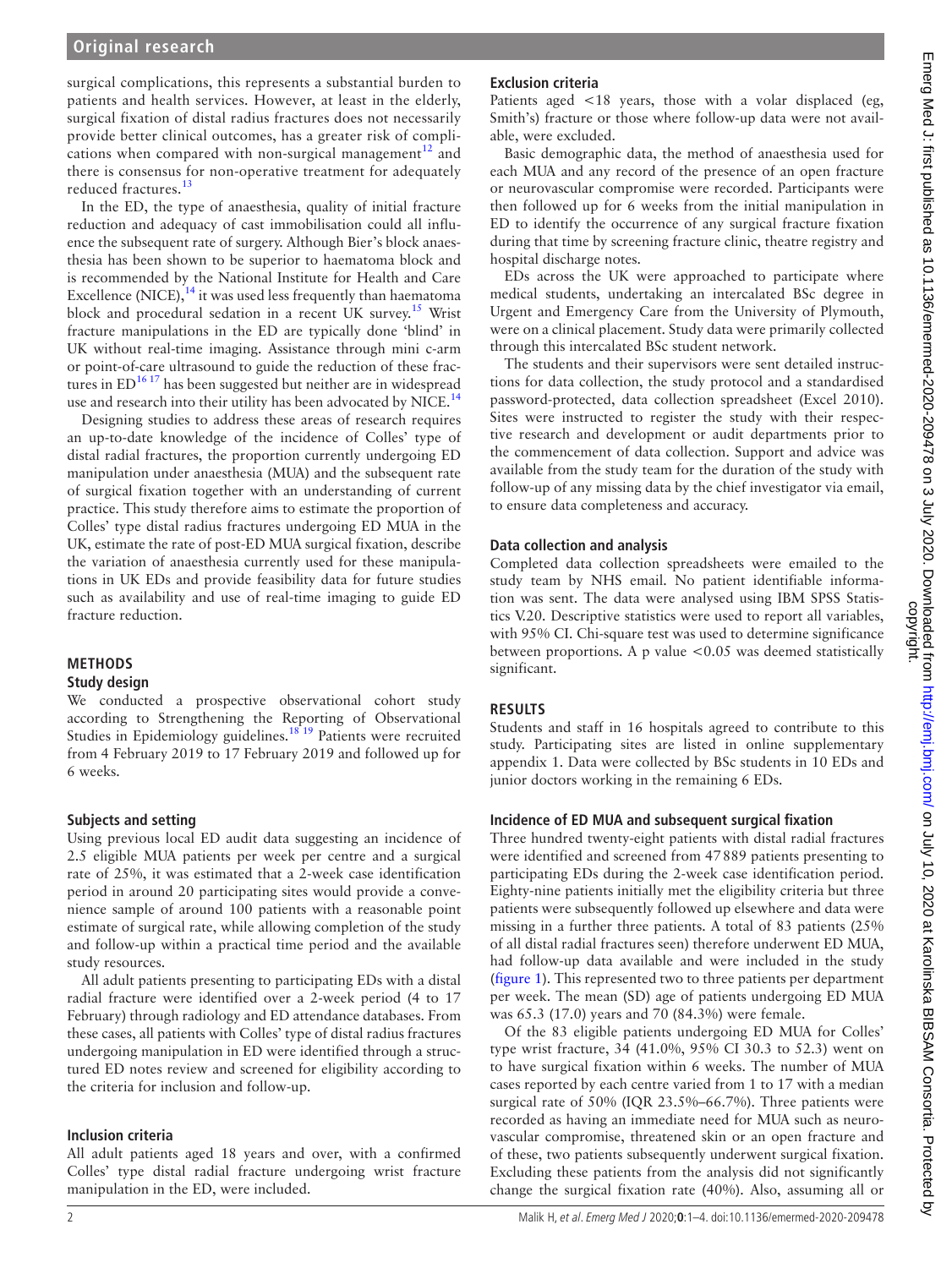

<span id="page-2-0"></span>**Figure 1** Screened and selected patients.

none of the six patients that were lost to follow-up had subsequent surgery would result in a surgical fixation rate between 31% and 45%.

#### **Methods of anaesthesia**

Thirty-two (38.6%) of the cases were manipulated after a haematoma block and 24 (28.9%) were undertaken using Bier's block anaesthesia. Although post-ED MUA surgical rates varied with the type of anaesthesia used, with the highest percentage (46.9%) seen with haematoma block, these differences were not statistically significant in this relatively small cohort [\(table](#page-2-1) 1).

## **Other findings**

Younger age was associated with post-ED MUA surgical fixation of the fracture with a mean age of  $71.2 \pm 13.8$  years for patients who did not require surgical fixation compared with  $59.06 \pm 15.8$ years for those who did  $(p=0.01)$ . Post-ED MUA surgical rate had no significant relationship with gender (p=0.055). An

<span id="page-2-1"></span>

|            | Table 1 Post-ED MUA surgical rates with different anaesthetic |  |  |
|------------|---------------------------------------------------------------|--|--|
| techniques |                                                               |  |  |

|                       | Post-ED MUA surgery (number of<br>patients (%)) |           |           |
|-----------------------|-------------------------------------------------|-----------|-----------|
| Anaesthetic technique | Yes                                             | No        | Total (%) |
| Haematoma block       | 15 (46.9)                                       | 17(53.1)  | 32 (38.6) |
| Bier's block          | 7(29.2)                                         | 17 (70.8) | 24 (28.9) |
| Intravenous sedation  | 7(50)                                           | 7(50)     | 14 (16.9) |
| Other*                | 5(38.5)                                         | 8(61.5)   | 13 (15.7) |
| Total                 | 34 (41.0)                                       | 49 (59.0) | 83 (100)  |

\*Other included intravenous morphine, nitrous oxide and oxygen (Entonox) and methoxyflurane;  $\chi^2$ =2.35, p=0.50. MUA, manipulation under anaesthesia.

ultrasound machine was available in all EDs but no participating ED was routinely using it (or any other real-time imaging) to guide manipulation of Colles' type fractures.

## **Discussion**

We conducted an observational cohort study of patients presenting to 16 hospitals across the UK to identify and follow-up patients undergoing manipulation of displaced Colles' type distal radial fractures in the ED. This is a common injury, representing a quarter of all distal radial fractures seen in participating centres and the manipulation of >80 fractures in 2weeks. The proportion of these patients that went on to have surgical fixation of their wrist after ED MUA was 41.0%, with over one in three patients undergoing surgery within 6 weeks. This rate of surgery, extrapolated to all EDs in the UK, would represent over 10000 operations per year. Together with the initial ED episode and subsequent hospital visits, this represents a substantial burden for patients, carers and the health service. Our results are consistent with previous local audit data and the findings of another European study.<sup>10 20</sup> The observed rate remains clinically important at both the lower confidence limit of our estimate and after a sensitivity analysis taking into account those who could not be followed up or discounting the small number with clear indications for surgery such as an open fracture.

There are a number of factors that could increase the rate of post-ED MUA surgical fixation. These include inadequate initial reduction (due to technical or anaesthetic limitations), unstable fractures that subsequently slip, insufficient cast immobilisation and variations in patient demographics, fracture patterns and surgical decision making.

In our study, haematoma block was used in 38.6% of cases. This is lower than reported by Sprot *et al* in  $2012$ <sup>15</sup>, but this is a technique that has been shown to be less reliable in reduction of Colles' type fractures with more pain and lower quality reductions<sup>20 21</sup> compared with Bier's block intravenous regional anaesthesia[.14 22](#page-3-12) Although cases managed with a Bier's block were associated with the lowest rate of surgery in this cohort, the difference was not statistically significant. Whatever technique is employed, it is possible that inadequate anaesthesia could affect the quality of fracture reduction and increase the risk of subsequent surgery.

As is common practice in the ED, the reductions in this cohort were done without real-time imaging such as ultrasound or c-arm. These have been used in some studies to guide reduction of Colles' type fractures in ED and may improve fracture reduction position and the rate of subsequent surgical fixation.<sup>[23](#page-3-17)</sup> Point-of-care ultrasound was available in every participating ED, but was not routinely used to guide fracture reductions in these departments. Given the availability, safety and familiarity of point-of-care ultrasound scanning among emergency physicians, this is a potential area for further study.

The higher incidence of surgery in younger patients seen in this study may reflect variations in surgical decision making or, more likely, due to the different injury patterns and greater risk of fracture instability seen in this group.<sup>[24](#page-3-18)</sup> However, there are no universally accepted or standardised criteria for determining the need for surgery in distal radial fractures. There is debate as to who should be offered surgery and there is a randomised trial assessing theatre-based closed reduction versus surgical fixation currently underway. $25$ 

Our study was largely conducted and delivered through a novel network of students. They identified over 300 patients with a distal radial fracture over the study period, using a